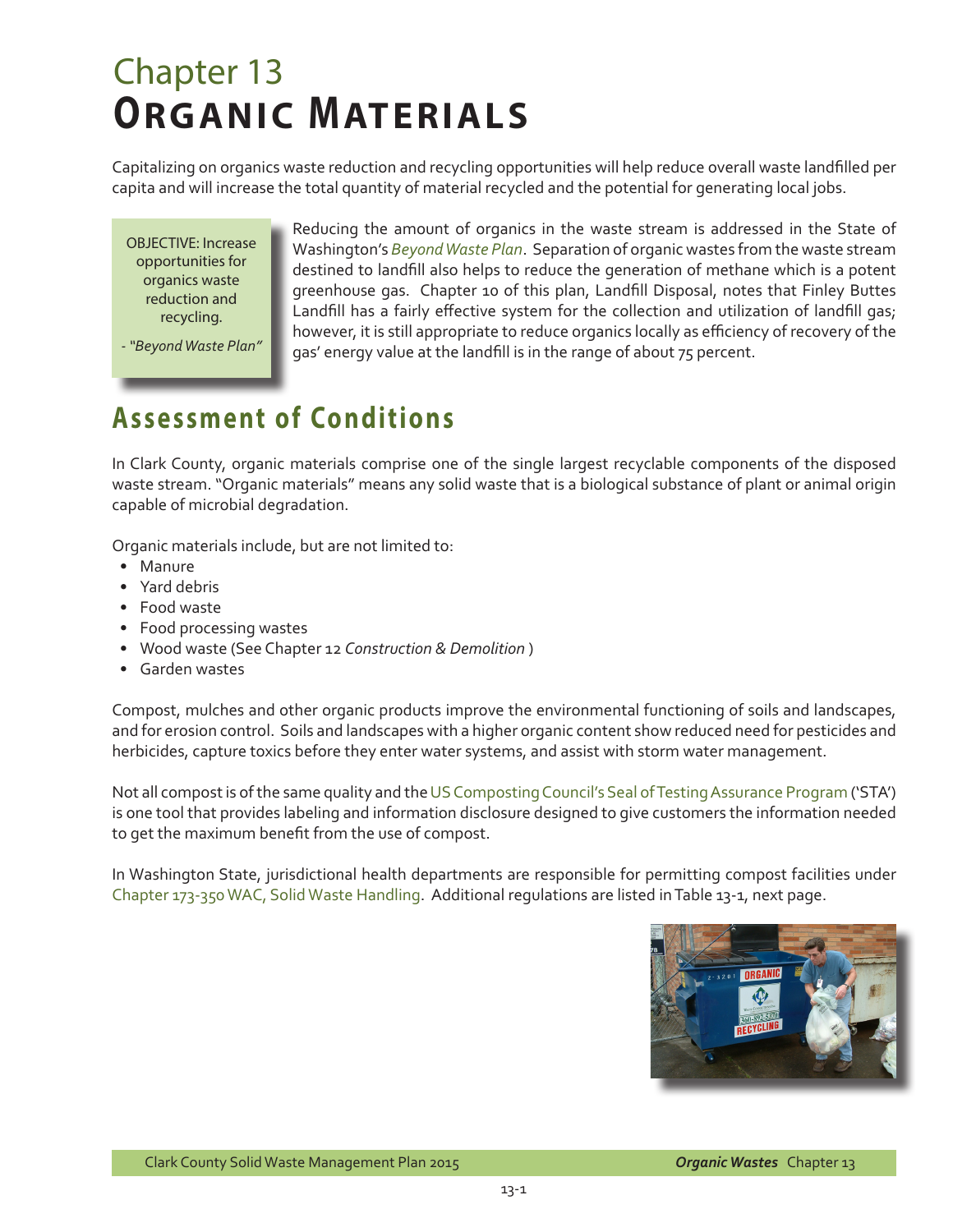| <b>State Regulations Applicable To Organics Compost Facilities</b>                           |                                                   |  |  |  |  |  |
|----------------------------------------------------------------------------------------------|---------------------------------------------------|--|--|--|--|--|
| <b>State Requlation</b>                                                                      | <b>Who Enforces The Regulation</b>                |  |  |  |  |  |
| Chapter 173-350 WAC, Minimum Functional Standards<br>for Solid Waste Handling (MFS)          | Clark County Public Health; Department of Ecology |  |  |  |  |  |
| Chapter 173-216 WAC, State Waste Discharge Permit<br>Program                                 | Department of Ecology - Water Quality Program     |  |  |  |  |  |
| Chapter 173-220 WAC, National Pollutant Discharge<br>Elimination System Permit Program       | Department of Ecology - Water Quality Program     |  |  |  |  |  |
| Chapter 173-240 WAC, Submission of Plans and<br>Reports for Construction of Water Facilities | Department of Ecology - Water Quality Program     |  |  |  |  |  |
| Chapter 173-400 WAC, General Regulations for Air<br><b>Pollution Sources</b>                 | Southwest Clean Air Agency                        |  |  |  |  |  |
| Chapter 173-308 WAC, Biosolids Management                                                    | Department of Ecology                             |  |  |  |  |  |
| Chapter 197-11 WAC, State Environmental Policy Act                                           | Lead agency responsible for SEPA compliance       |  |  |  |  |  |

Currently two organic waste composting facilities are permitted in Clark County:

- 1. The West Van Materials Recovery Center is permitted to compost up to 50,000 cubic yards of organic material annually. This facility has historically composted source separated leaves; due to a change in economic factors, the facility is not actively composting material at the facility, but reserves the right to do so. The majority of yard debris collected at this facility is transported to another location for composting. West Van can be used as a food-waste transfer site. The transfer site allows residential and commercial collection vehicles to off-load their collected material in a central location, where it is then reloaded into larger-capacity transfer trucks for delivery to the composting facility. Organics could be compacted and then hauled similar to how garbage is aggregated for transporting. For this to occur economics and volumes are required.
- 2. H&H Wood Recyclers is permitted to compost up to 30,000 cubic yards of organic material annually; composting on site is limited to less than 10,000 cubic yards of material at any one time. This facility composts source separated leaves annually. The majority of yard debris collected at this facility is incorporated with dry woody waste and utilized as hog fuel and/or transported to another location for composting.
- **Organic Materials Disposed** Based on a *2012 Waste Stream Analysis*, organic materials account for almost thirty percent of what is thrown away by Clark County businesses and residents (20.4% food scraps, 3.6% fuel wood, 2.9% clean wood, 2.3% yard waste – percentages by weight). Table 13-2 shows an estimated breakdown by material type of how much is discarded each year.

| able |  |
|------|--|
|------|--|

| <b>Clark County Organic Materials Disposal Estimates*</b>                    |                 |  |  |  |
|------------------------------------------------------------------------------|-----------------|--|--|--|
| Organic Material                                                             | Amount Disposed |  |  |  |
| Food scraps                                                                  | 49,680 tons     |  |  |  |
| Fuel wood                                                                    | 8,700 tons      |  |  |  |
| Clean wood                                                                   | $6,940$ tons    |  |  |  |
| Yard debris                                                                  | 5,670 tons      |  |  |  |
| * Allocation of tons based on 2012 Clark County, WA - waste stream analysis. |                 |  |  |  |

*Note:* Some wood waste is pulled out of the trash at the transfer stations for processing into hog fuel. This is due to lower costs compared to landfilling.

|  |  |  | Chapter 13 - Organic Wastes |
|--|--|--|-----------------------------|
|  |  |  |                             |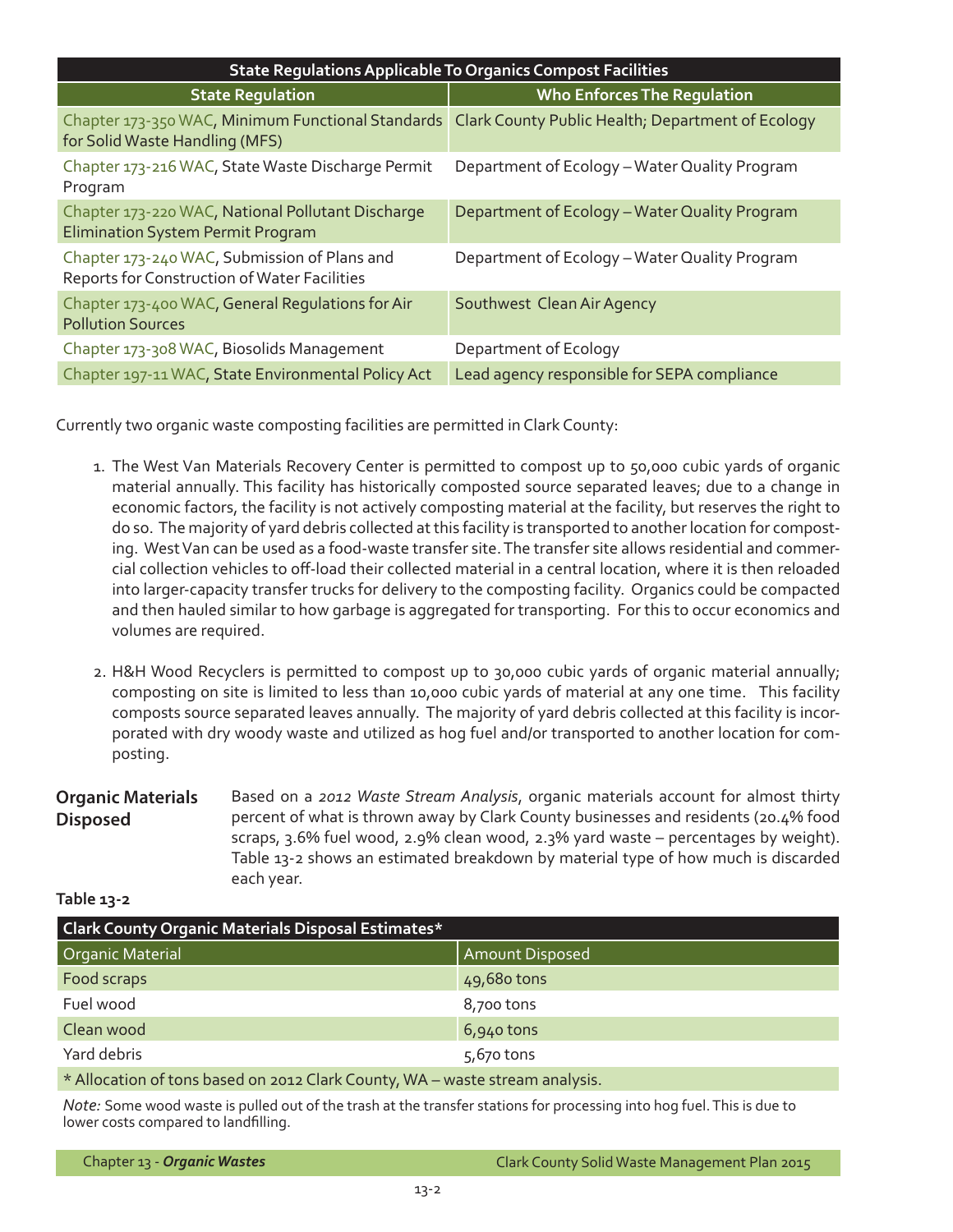**Yard Debris** Yard debris is different from other recyclable materials in that it can be managed and used at home by residents. The County actively promotes home composting and grasscycling as a waste reduction method as described in the chapter on *Waste Prevention and Reduction*. Home composting avoids the economic and environmental costs of operating collection systems and centralized processing facilities. However, not all residents have the ability or desire to compost their yard debris and/or other organic wastes at home. For those residents, collection services may play a role. Yard debris is a well-defined component of the waste stream and is easily handled by existing collection equipment. Yard debris collected in Clark County is currently either composted in relatively low cost open windrows at one of several yard debris composters in the Clark County/Portland Metro area or used as a source of fuel in industrial burners.

> Curbside yard debris is an optional or subscription program that is available to single family residences, multi-family complexes and commercial businesses in Clark County. Yard debris service is provided every other week, except in Ridgefield where service is weekly. All single-family residences within the County's defined Urban Growth Area and the Southwest Clean Air Agency's Burn Ban area have yard debris collection available on a voluntary subscription basis. Yard debris is collected in wheeled carts, with extra quantities handled in bags or marked containers.

Self-haul options for yard debris include the following sites:

- Central Transfer & Recycling Center
- City Bark
- Curbside Yard Debris
- H&H Wood Recyclers
- McFarlane's Bark
- Triangle Resources
- West Van Materials Recovery Center (C&D)

Free, to the public, leaf drop-off is offered October through December to encourage residents to collect leaves and take them to a permitted facility to be turned into compost. The intent of the program is to keep leaves from clogging storm drains and catch basins, in order to avoid flooding and associated labor costs to unplug drains and basins. This regional program is currently managed by the City of Vancouver. The county contribution is derived from road fund. Coordination keeps down costs and demonstrates government efficiency by working together. A coupon must be presented to qualify for free drop-off.

The Boy Scouts of America coordinate a one-day, large community project involving 50 scout troops, 1500 scout and adult volunteers, and 20 businesses and public agencies. The Boy Scouts collect approximately 20,000 trees each holiday season. Generally the event is held the first or second Saturday following Christmas. Christmas trees can also be set out for collection by those subscribing to yard debris collection or self-hauled to an organics facility.

The City of Vancouver offers residents free yard debris disposal coupons each spring (April through June) to encourage them to self-haul yard debris to an approved facility. Organized neighborhoods are also provided opportunities throughout the year to participate in Saturday yard debris collection opportunities or chipping events. As well, drop boxes are placed in especially "leafy" neighborhoods in the fall. There has been discussion about utilizing [Coordinated Prevention Grants](http://www.ecy.wa.gov/programs/swfa/grants/cpg.html) (CPG) resources to offer similar green-waste clean-up assistance County-wide.

A significant quantity of yard debris and wood waste continues to be disposed as solid waste. The County could develop a plan for increasing diversion of yard debris and

*During 2013, Approximately 55,000 residences or 50% of the eligible singlefamily residences subscribed to yard debris collection generating 29,000 tons of yard debris, equal to 90 pounds per subscriber per month.*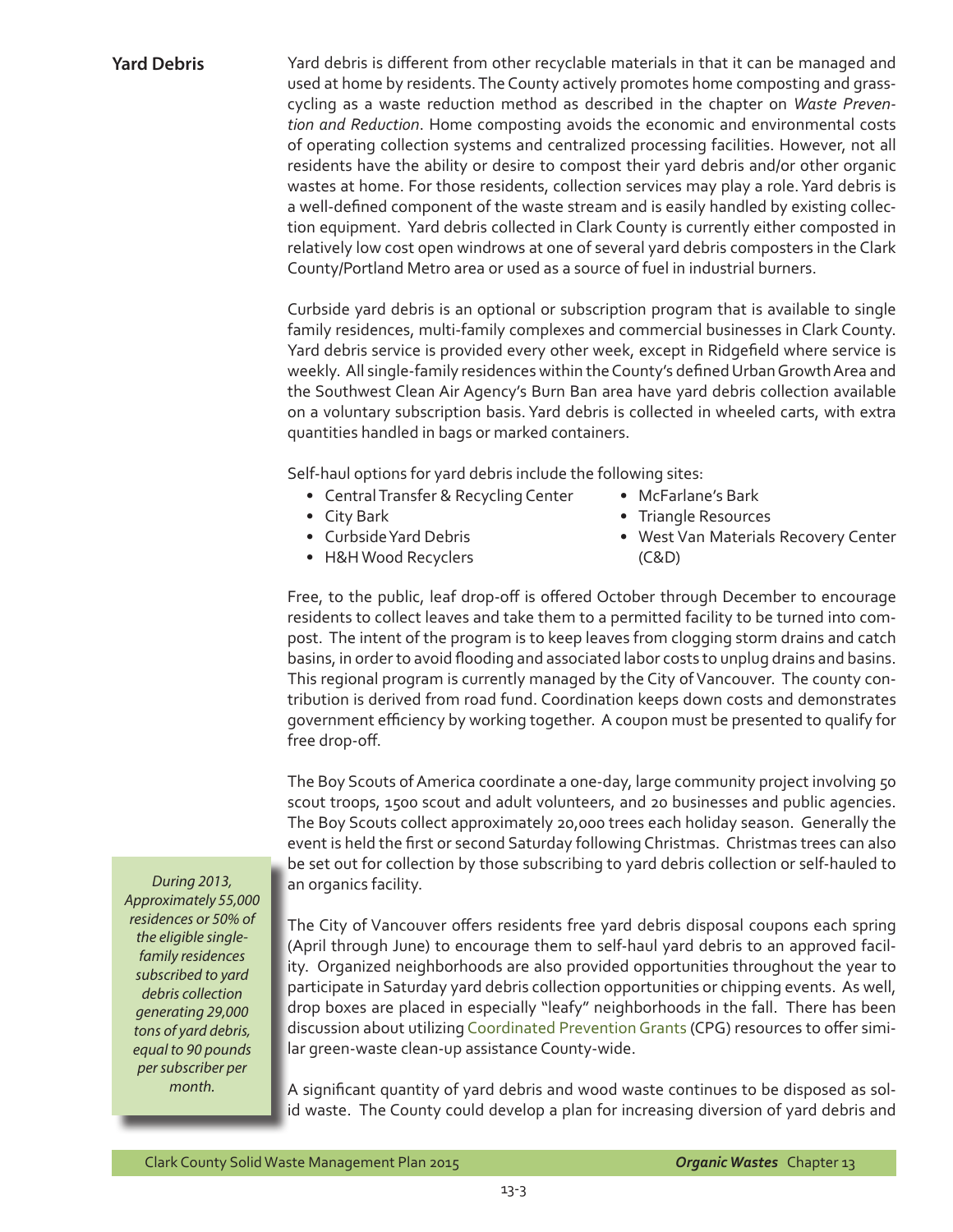wood waste from disposal by increasing efforts to divert wood at its transfer facilities, by requiring separation of wood waste from other materials brought to the stations, by yard debris and wood waste disposal bans, or other means. Increased diversion of yard debris and wood waste may be particularly important in the future if demand and prices paid for biomass increase.

*The SOS program kept 900 tons of organic materials out of the landfill in 2012.*



*The We Compost program kept 600 tons of organic materials out of the landfill in 2012.*

**Food Waste** Some homes compost food scraps in their backyard using worm bins, compost bins or incorporating the food waste directly into trenches in their gardens. Through the Master Composter/Recycler Program at the Columbia Springs Environmental Education Center (CSEEC), the County actively promotes worm bin composting of food scraps as a waste reduction method. Backyard composting reduces the economic and environmental costs of operating collection systems and centralized processing facilities. The Master Composter/Recycler Program also sells backyard composters to the public.

> [Save Organic Scraps](http://www.saveorganicscraps.com/) (SOS), Clark County's school cafeteria and kitchen composting program has grown to over one hundred schools. Food waste is kept separate by students when sorting their meal waste in the cafeteria. Student monitors are highly encouraged at each school to help peers keep the food cart clean. The food waste is picked up by Waste Connections, and is hauled to Metro Central in Portland, Oregon or Dirt Huggers in the Dalles, Oregon. The program goal is for 100% of schools composting (100 schools).

> Waste Connections, Inc. offers businesses food waste service on a limited basis in Vancouver and some other areas of the community. Commercial food wastes is handled similar to schools; to third party site beyond the immediate region (with an average distance of more than 160 miles away, ranging from Junction City, Oregon to Royal City, Washington). Eighty Clark County businesses are actively separating and working with Waste Connection to collect their food waste. Increase business composting by 100% (160 businesses) as an on-going task.

> Nonperishable and unspoiled perishable food can be donated to food banks, soup kitchens, shelters, and other charitable organizations. A great deal of food is wasted that is still edible and could be provided to those who need it. The County could explore methods to assist these programs to prevent the waste of edible food and divert food to those in need.

> We all spend significant portions of our income on purchasing food and too much of this food spoils before it can be eaten by people or animals, so changing food purchasing, preparation, serving, storage and related practices so less waste is produced. EPA has

worked with a number of communities including many in the northwest to develop an off-the-shelf outreach program that can be implemented with a modest local investment. It is called the "Food: Too Good To Waste" program and offers resources that can be adapted on the web or through outreach materials to encourage approaches that fit into some residents lifestyles.

End-use site(s) for organic food wastes needs to be determined when costs are stable and a location for the material is secured. It is anticipated that the growing demand and volumes of commercially collected food waste will result in some new regional (including Portland area) facilities to handle this material. One such



Chapter 13 - *Organic Wastes* Clark County Solid Waste Management Plan 2015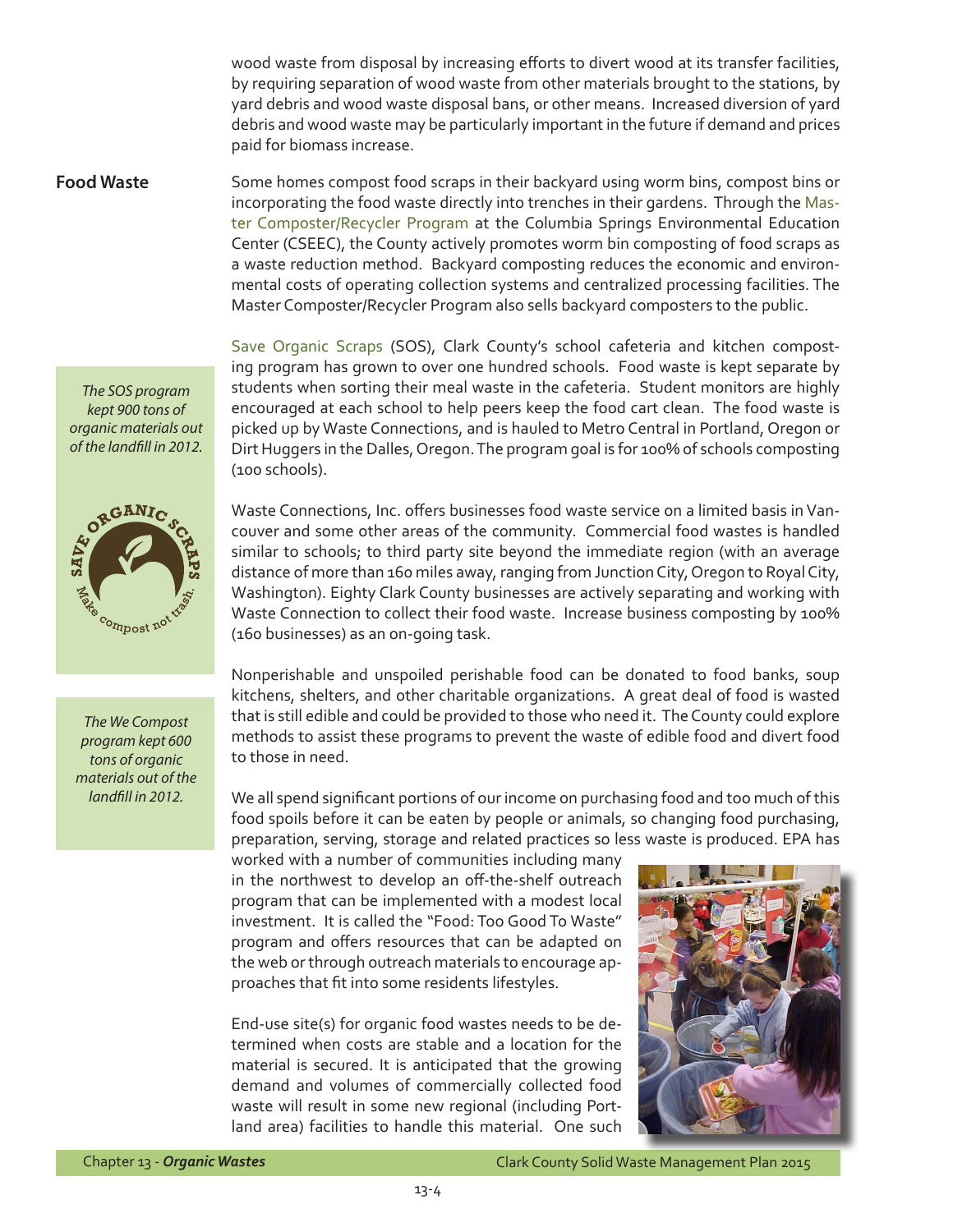project, Columbia Biogas, has been in the planning process with a focus on energy recovery rather than the production of compost. There have been some discussions in the past about locating a food waste/organics processing/composting facility in Clark County and that could provide an economic development opportunity. However, experience in other communities has shown that appropriate siting and communications with neighbors and local land use authorities throughout any process is essential.

State legislation (RCW 70.95.010 (10) establishes a goal of eliminating yard debris from landfills in those areas that have disposal alternatives available. A ban or other approach would require extensive public education about the alternatives for properly handling yard debris and follow steps outlined in Chapter 5 Education and Outreach Options for yard debris should be publicized and should include mulching lawnmowers, backyard composting and composting facilities. Residents and businesses would need information as to why this change is necessary and convenient alternative handling options for the yard debris.(See chapter 18 for discussion on building a food waste and organics processing facility in Clark County)

Additional options include:

- Larger retailers and grocers in our community self-haul their own food scraps.
- Onsite composting of food wastes has been successfully implemented at Larch Corrections Facility since late 2004.

The composting facility currently receiving Clark County's yard waste (McFarlane's) is not permitted to manage food waste in addition to yard debris. Several jurisdictions in Washington have successfully implemented food-waste composting by allowing residents to deposit food waste in the yard-waste collection containers; however, the tipping fee for mixed yard waste and food waste is often higher than for just food waste. We are monitoring the experience in neighboring jurisdictions, such as Portland, to assess whether this sort of approach is appropriate for our community. The yard debris contract with Waste Connections allows for a commingled food and yard waste pilot project collection program.

**Organics Processing** Organics Processing Capacity Yard debris collection service is offered to residents in the Urban Services Area of the county and in the cities. As noted above, residents also have the option to deliver these materials to a number of local sites that accept these materials for a fee. Separate food waste collection is offered to schools throughout the county and to businesses in the urban area. Collection of organic material is managed through contracts with a private hauler, Waste Connections of Washington (WCW). WCW is responsible for selecting a processing facility or facilities for the collected organic material which is acceptable to the County and or cities and contracts may dictate where material is delivered and/or whether tipping costs are passed on to customer rates. Composting is the preferred processing option for the majority of organic material collected by the existing system. Processing of woody debris into hog fuel for energy recovery is allowed. In addition anaerobic digestion within the region and/or in coordination with the management of other feedstocks should be considered as a future possibility for food waste handling (see Chapter 9).

> The County curbside yard debris service area includes the Urban Services Area of unincorporated Clark County and the cities of Battle Ground, La Center, and the Town of Yacolt. The Cities of Ridgefield, Camas, Washougal, and Vancouver have separate collection contracts with WCW. The regional system currently generates about 30,000 tons of yard debris and 600 tons of food waste annually. The majority of the material is